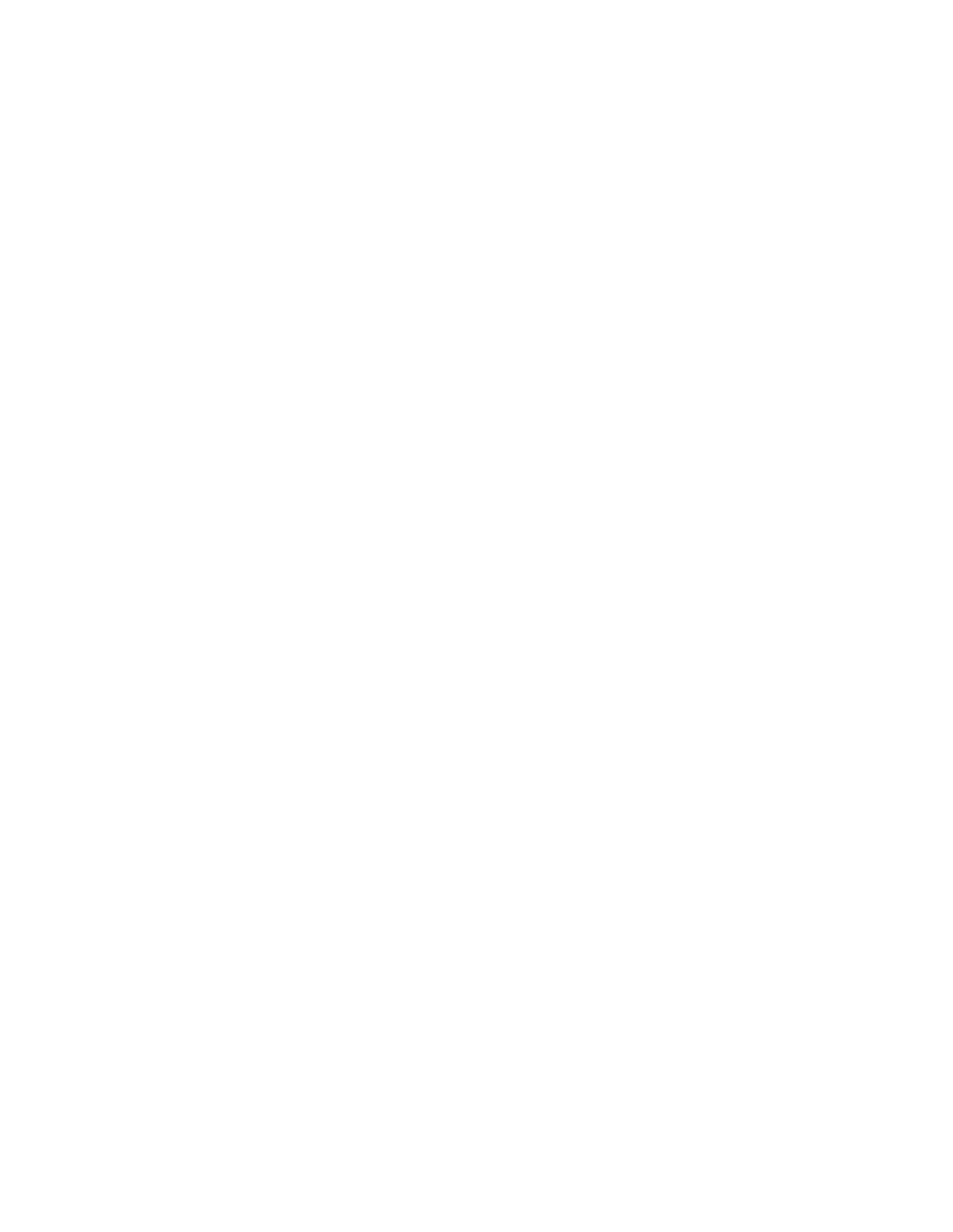

# Wise County Appraisal District

|    | <b>Mandatory Requirements</b>                                                           | <b>PASS/FAIL</b> |
|----|-----------------------------------------------------------------------------------------|------------------|
|    | Does the appraisal district have up-to-date appraisal maps?                             | <b>PASS</b>      |
| 2. | Is the implementation of the appraisal district's most recent reappraisal plan current? | <b>PASS</b>      |
| 3. | Does the appraisal district comply with its written procedures for appraisal?           | <b>PASS</b>      |
| 4. | Are values reproducible using the appraisal district's written procedures and appraisal |                  |
|    | records?                                                                                | <b>PASS</b>      |

| <b>Appraisal District Activities</b>            | <b>RATING</b> |
|-------------------------------------------------|---------------|
| Governance                                      | MFFTS ALL     |
| <b>Taxpayer Assistance</b>                      | MFFTS ALL     |
| <b>Operating Procedures</b>                     | MFFTS ALL     |
| Appraisal Standards, Procedures and Methodology | MEETS ALL     |

## **Appraisal District Ratings:**

**Meets All** – The total point score is 100.

**Meets** – The total point score ranges from 90 to less than 100.

**Needs Some Improvement** – The total point score ranges from 85 to less than 90.

**Needs Significant Improvement** – The total point score ranges from 75 to less than 85.

**Unsatisfactory** – The total point score is less than 75.

| <b>Review Areas</b>                                | <b>Total Questions in Review Area</b><br>(excluding Not Applicable<br>questions and Not Evaluated<br>questions) | <b>Total</b> "Yes"<br><b>Points</b> | <b>Total Score (Total</b><br>"Yes" Questions/Total<br>Questions) x 100<br>100<br>100<br>100 |  |  |
|----------------------------------------------------|-----------------------------------------------------------------------------------------------------------------|-------------------------------------|---------------------------------------------------------------------------------------------|--|--|
| Governance                                         | 3                                                                                                               |                                     |                                                                                             |  |  |
| <b>Taxpayer Assistance</b>                         | 15                                                                                                              | 15                                  |                                                                                             |  |  |
| <b>Operating Procedures</b>                        | 9                                                                                                               | 9                                   |                                                                                             |  |  |
| Appraisal Standards, Procedures and<br>Methodology | 18                                                                                                              | 18                                  | 100                                                                                         |  |  |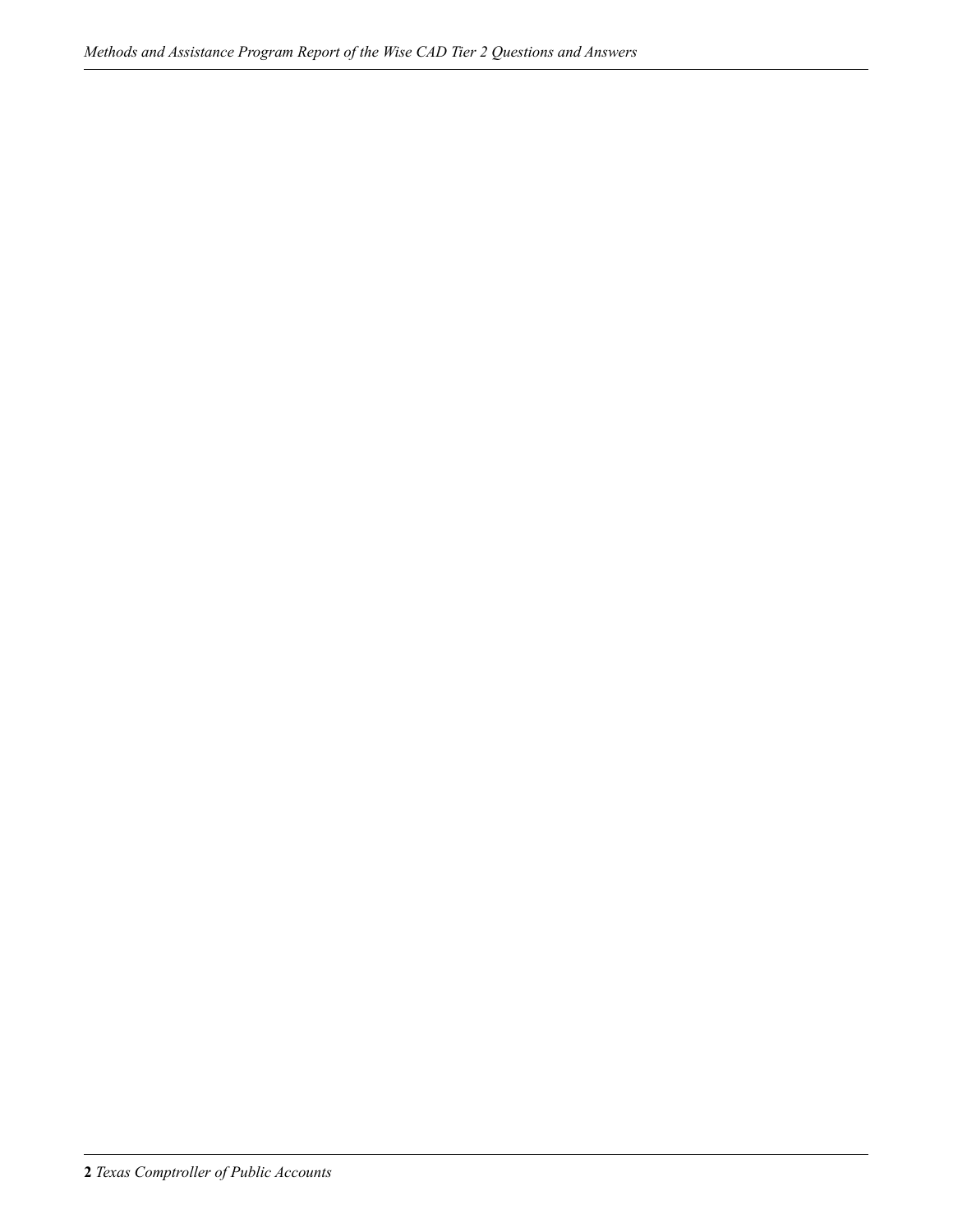

## Wise CAD Review Questions and Answers

This review is conducted in accordance with Tax Code Section 5.102(a) and related Comptroller Rule 9.301. The Comptroller is required to review appraisal district:

- governance;
- taxpayer assistance;
- • operating procedures; and
- • appraisal standards, procedures and methodology.

Each CAD is reviewed every other year. This report details the results of the review for the appraisal district named above.

Because of the diversity of property within Texas, some parts of the review may not be applicable to a county. If questions or a section of questions do not apply, such as when a county has no timber, the question or questions will be marked as "Not Applicable" and the final score will not be negatively impacted by these questions. Some questions will be marked as "Not Evaluated" when an appraisal district meets the criteria set forth in the Methods and Assistance Program review guidelines.

#### **GOVERNANCE**

| 1.                   | Did the board of directors meet at least quarterly in the prior year, as required<br>by Tax Code Section 6.04(b)?                                                                                                                    | <b>YES</b> | X. | NO.       |  |  |  |
|----------------------|--------------------------------------------------------------------------------------------------------------------------------------------------------------------------------------------------------------------------------------|------------|----|-----------|--|--|--|
| 2.                   | If the board of directors held an executive or closed session in the prior year,<br>was it shown on the meeting agenda for one of the purposes authorized by<br>law?                                                                 | <b>YES</b> | X. | NO.       |  |  |  |
| 3.                   | Did the board of directors evaluate the performance of the chief appraiser and<br>discuss the evaluation with him or her at any time from Jan. 1, 2012 to the time<br>of the issuance of the preliminary MAP report in 2014 or 2015? | <b>YES</b> | X. | NO.       |  |  |  |
| 4.                   | Did the board of directors take official action to select an auditor to prepare the<br>annual financial audit as required by Tax Code Section 6.063 in the prior year?                                                               | <b>YES</b> |    | <b>NO</b> |  |  |  |
|                      | <b>NOT EVALUATED</b>                                                                                                                                                                                                                 |            |    |           |  |  |  |
| 5.                   | Did the board of directors solicit bids for a bank depository in any year since<br>2009 as required by Tax Code Section 6.09(c)?                                                                                                     | <b>YES</b> |    | NO.       |  |  |  |
|                      | <b>NOT EVALUATED</b>                                                                                                                                                                                                                 |            |    |           |  |  |  |
| 6.                   | Did the board of directors designate a bank depository by official action in any<br>year since 2009 as required by Tax Code Section 6.09(b)?                                                                                         | <b>YES</b> |    | NO.       |  |  |  |
| <b>NOT EVALUATED</b> |                                                                                                                                                                                                                                      |            |    |           |  |  |  |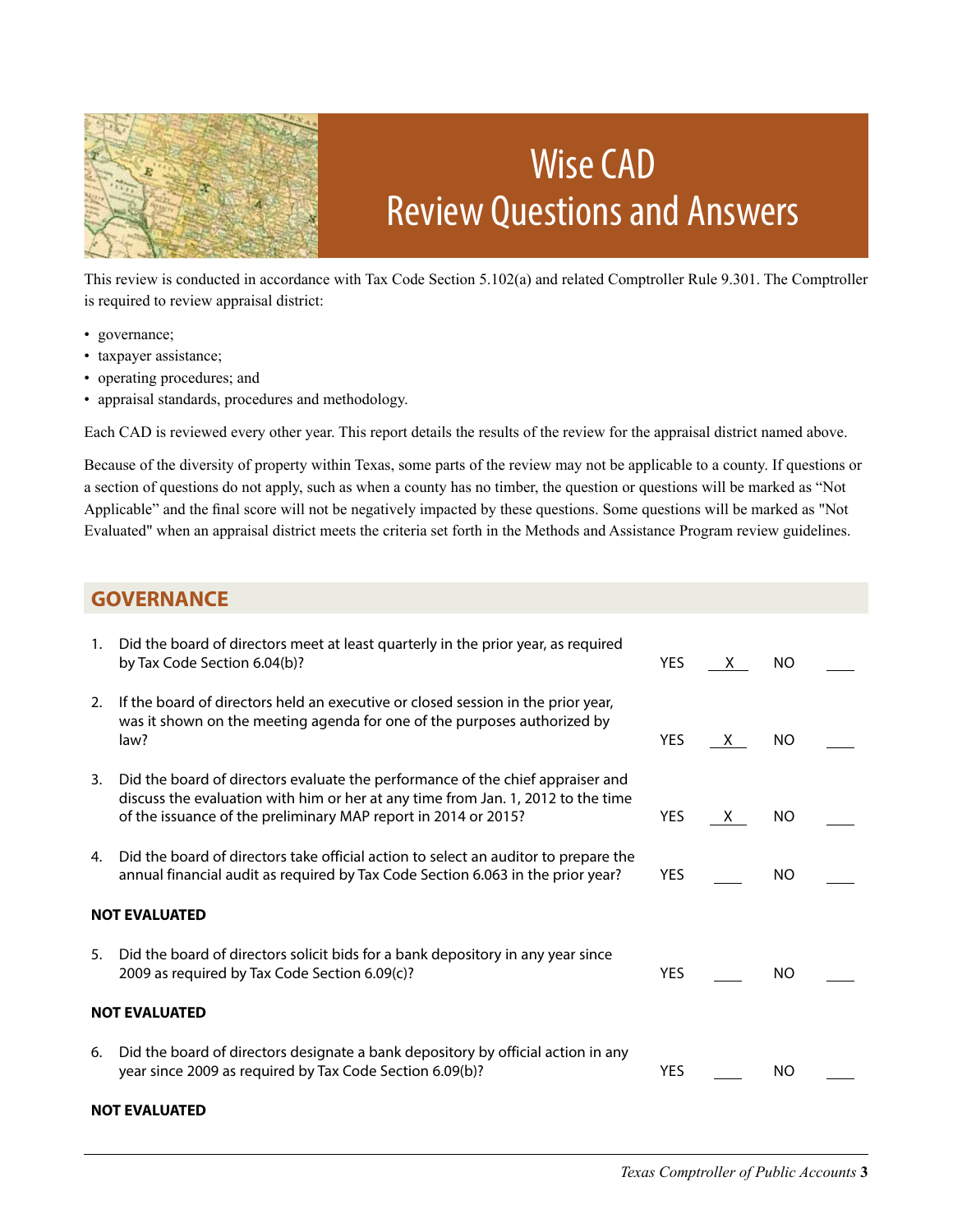### **TAXPAYER ASSISTANCE**

| 7. | Has the appraisal district implemented its public relations plan described in the<br>IAAO Standard on Public Relations?                                                                                                                                                                                                                                                                  | <b>YES</b> | <u>X</u> | <b>NO</b> |  |
|----|------------------------------------------------------------------------------------------------------------------------------------------------------------------------------------------------------------------------------------------------------------------------------------------------------------------------------------------------------------------------------------------|------------|----------|-----------|--|
| 8. | Does the appraisal district have written documents explaining how property is<br>appraised for use by property owners?                                                                                                                                                                                                                                                                   | <b>YES</b> | X        | <b>NO</b> |  |
| 9. | Does the appraisal district's website offer the ability to file protests to the<br>appraisal review board online as required by Tax Code Section 41.415?                                                                                                                                                                                                                                 | <b>YES</b> | <u>X</u> | <b>NO</b> |  |
|    | 10. Did the chief appraiser publicize in a manner reasonably designed to notify all<br>property owners of the requirements of law relating to the filing of rendition<br>statements and reports and the availability of forms, as required by Tax Code<br>Section 22.21 in the current or prior year?                                                                                    | YES        | X        | NO        |  |
|    | 11. Did the chief appraiser publicize in a manner reasonably designed to notify all<br>residents in the appraisal district of the legal requirements for filing exemption<br>applications and the availability of application forms, as required by Tax Code<br>Section 11.44(b), in the current or prior year?                                                                          | <b>YES</b> | <u>X</u> | <b>NO</b> |  |
|    | 12. Did the chief appraiser publicize in a manner reasonably designed to notify all<br>residents of the appraisal district of the requirements for special appraisal of<br>land used for agricultural, timber, and open-space purposes and the availability<br>of application forms, as required by Tax Code Sections 23.43(f), 23.54(g), and<br>23.75(g), in the current or prior year? | <b>YES</b> | $X_{-}$  | NO        |  |
|    | 13. Did the chief appraiser deliver notices to the property owners who were<br>required to receive them stating that exemption applications were required and<br>provide appropriate application forms in the current year, as required by Tax<br>Code Section 11.43(c)?                                                                                                                 | <b>YES</b> | <u>X</u> | <b>NO</b> |  |
|    | 14. Did the chief appraiser deliver notices to property owners whose exemptions<br>were cancelled in the prior or current year, as required by Tax Code Section<br>11.43(h)?                                                                                                                                                                                                             | <b>YES</b> | <u>X</u> | <b>NO</b> |  |
|    | 15. Did the chief appraiser deliver appropriate exemption application forms in the<br>current year to persons who in the preceding year were allowed exemptions<br>requiring annual applications, as required by Tax Code Section 11.44(a)?                                                                                                                                              | <b>YES</b> | $X_{-}$  | <b>NO</b> |  |
|    | 16. Did the chief appraiser deliver notices of modifications or denials of exemption<br>applications that included brief explanations of the procedures for protesting<br>the actions in the current or prior year, as required by Tax Code Section 11.45(d)?                                                                                                                            | <b>YES</b> | X        | NO        |  |
|    | 17. If the chief appraiser received a report of decreased value from a property<br>owner, was a notice of value determination delivered to the property owner, as<br>required by Tax Code Section 22.03(c)?                                                                                                                                                                              | YES        |          | <b>NO</b> |  |

#### **NOT APPLICABLE**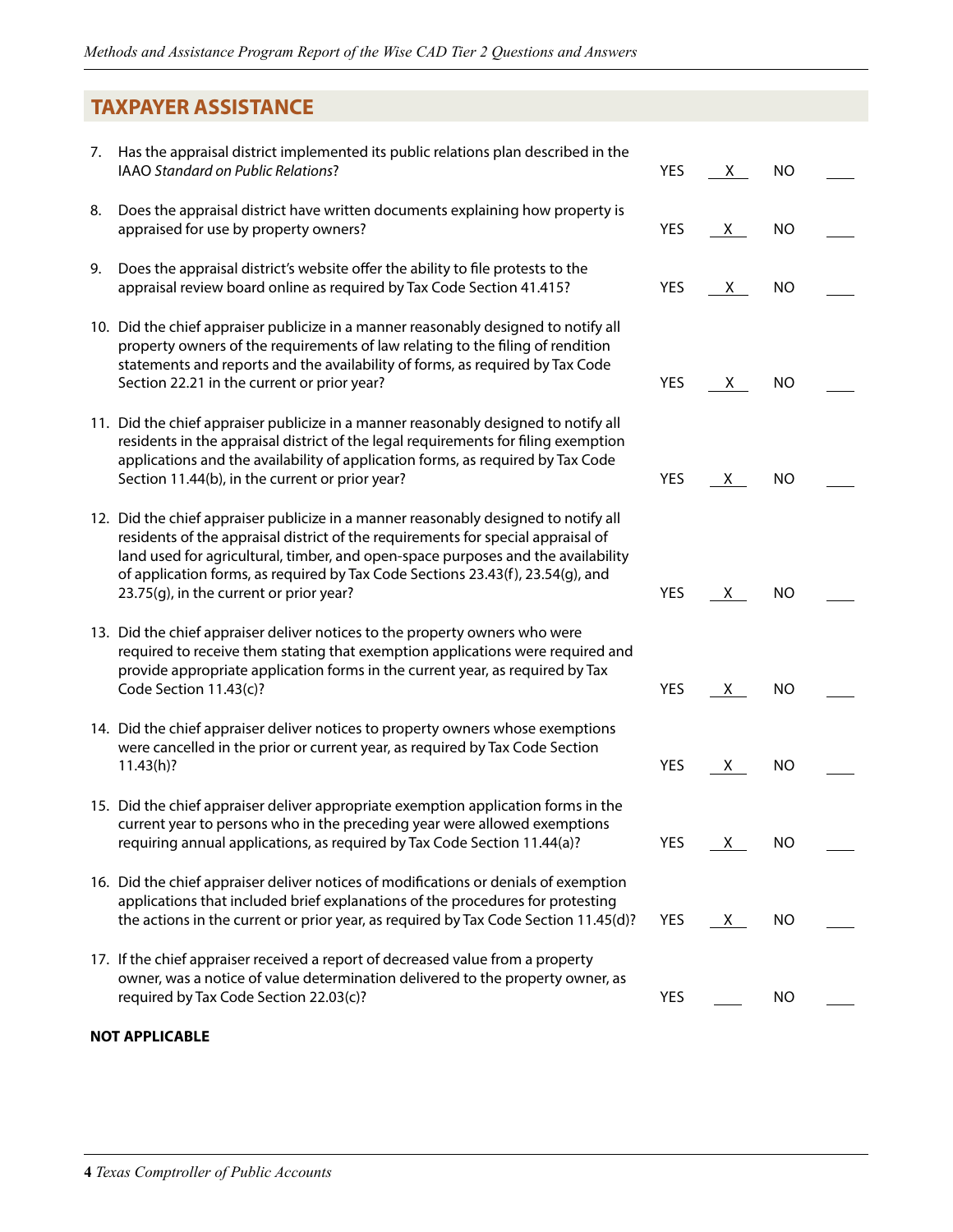| 18. Did the chief appraiser deliver notices and application forms to property owners<br>whose open-space land use changed or eligibility ended for special appraisal in<br>any year since Jan. 1, 2010, as required by Tax Code Section 23.54(e)?                                                                                                                                                                      | <b>YES</b> | $X_{-}$  | <b>NO</b> |  |
|------------------------------------------------------------------------------------------------------------------------------------------------------------------------------------------------------------------------------------------------------------------------------------------------------------------------------------------------------------------------------------------------------------------------|------------|----------|-----------|--|
| 19. If the chief appraiser imposed a penalty for failure of a property owner to<br>notify the appraisal district that land no longer qualifies for open-space special<br>appraisal in any year since Jan. 1, 2010, was a notice of imposition of the penalty<br>and an explanation of the procedures for protesting the imposition of the<br>penalty delivered to the owner, as required by Tax Code Section 23.54(i)? | <b>YES</b> | <u>X</u> | NO        |  |
| 20. Did the chief appraiser deliver notices of denials of applications for open-space<br>land designation that include brief explanations of the procedures for protesting<br>the denials and full explanations of the reasons for the denials in the current or<br>prior year, as required by Tax Code Section 23.57(d)?                                                                                              | YES        | $X_{-}$  | NO        |  |
| 21. In the current or prior year, did the chief appraiser deliver notices of<br>determinations that a change in use of open-space land has occurred and<br>include in the notices an explanation of the owner's right to protest the<br>determinations, as required by Tax Code Section 23.55(e)?                                                                                                                      | YES        | <u>X</u> | NO        |  |
| 22. In the current or prior year, did the chief appraiser include with the notice of<br>appraised value an application form for a residence homestead exemption if the<br>property did not qualify for a residence homestead exemption in the current tax<br>year, as required by Tax Code Section 25.19(b-2)?                                                                                                         | <b>YES</b> | $X_{-}$  | <b>NO</b> |  |
| 23. Has the appraisal district's board of directors implemented its procedures<br>explaining how taxpayer complaints are handled, as required by Tax Code<br>Sections 6.04(f) and (g)?                                                                                                                                                                                                                                 | <b>YES</b> |          | <b>NO</b> |  |
| <b>NOT APPLICABLE</b>                                                                                                                                                                                                                                                                                                                                                                                                  |            |          |           |  |
| <b>OPERATING PROCEDURES</b>                                                                                                                                                                                                                                                                                                                                                                                            |            |          |           |  |
| 24. Are the appraisal district's written procedures for hiring new staff specifying<br>the job responsibilities, advertising the job, screening applicants, interviewing<br>candidates, and selecting qualified candidates implemented and operational?                                                                                                                                                                | YES        | $X_{-}$  | <b>NO</b> |  |
| 25. Is the appraisal district's records retention plan as required by Local Government<br>Code Section 203.042 operational?                                                                                                                                                                                                                                                                                            | YES        | X.       | <b>NO</b> |  |
| 26. Is the appraisal district's public funds investment plan as required by<br>Government Code Sections 2256.005 operational?                                                                                                                                                                                                                                                                                          | YES        | $X_{-}$  | NO        |  |
| 27. Have the disclosure requirements for appraisal district staff under Local<br>Government Code Chapter 176 been implemented?                                                                                                                                                                                                                                                                                         | <b>YES</b> |          | <b>NO</b> |  |
| <b>NOT APPLICABLE</b>                                                                                                                                                                                                                                                                                                                                                                                                  |            |          |           |  |
| 28. Are the appraisal district's personnel policies/manuals/procedures operational<br>in the current year?                                                                                                                                                                                                                                                                                                             | <b>YES</b> | $X_{-}$  | <b>NO</b> |  |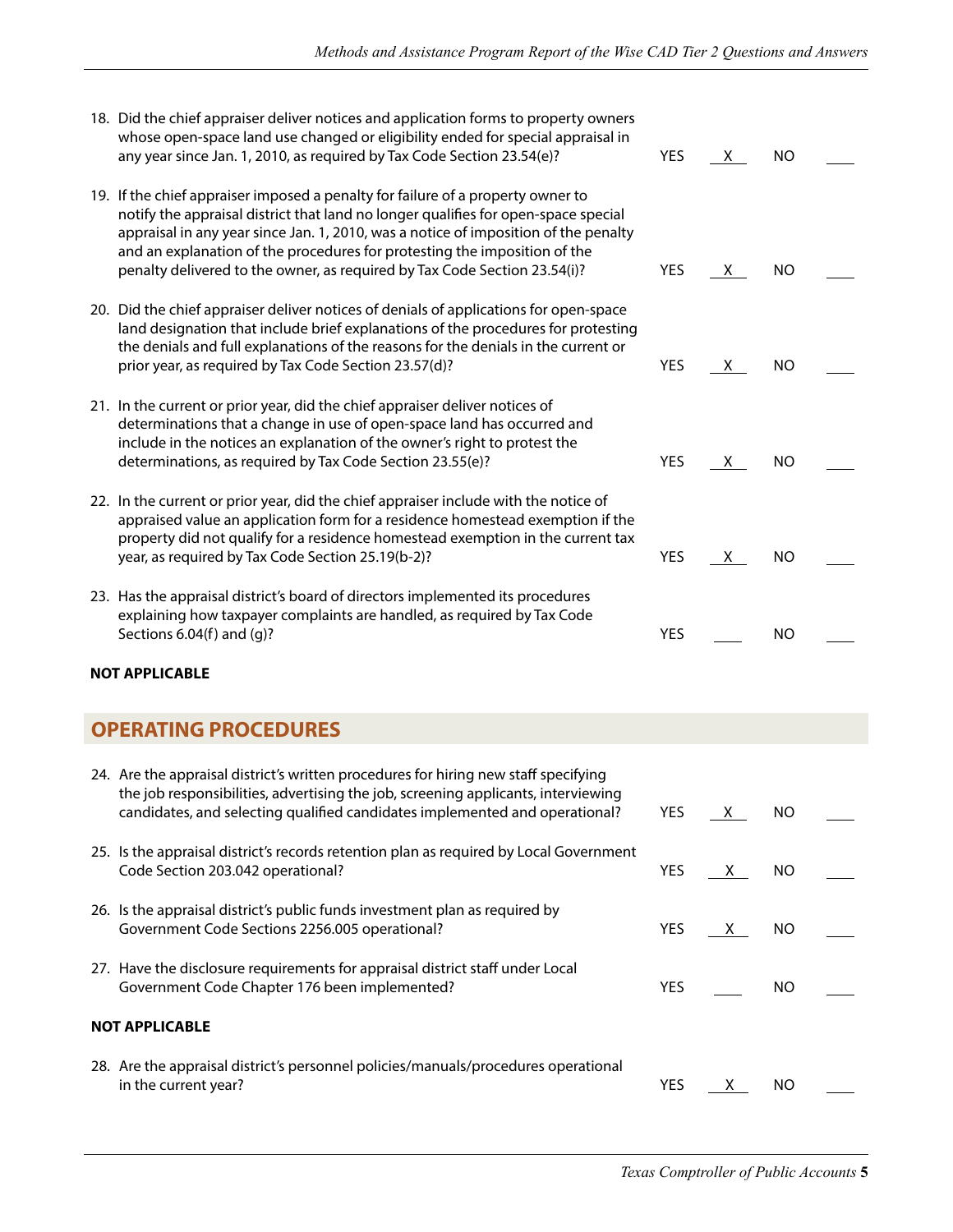| 29. Did the appraisal district implement purchasing policies that comply with Local<br>Government Code Chapter 252 in the prior year?                               | <b>YES</b> | $\mathbf{X}$ | NO. |  |
|---------------------------------------------------------------------------------------------------------------------------------------------------------------------|------------|--------------|-----|--|
| 30. Did the appraisal district maintain a partial exemption list as required by Tax<br>Code Section 11.46 and Comptroller Rule 9.3010 in the current or prior year? | <b>YES</b> | $\mathbf{X}$ | NO. |  |
| 31. Do the exemption forms used by the appraisal district comply with Comptroller<br>Rule 9.415?                                                                    | <b>YES</b> | X            | NO. |  |
| 32. Has the appraisal district implemented written procedures for applying "capped"<br>homestead property values as required by Tax Code Section 23.23?             | <b>YES</b> | X            | NO. |  |
| 33. Does the appraisal district have written procedures concerning disaster recovery<br>and mitigation?                                                             | <b>YES</b> |              | NO. |  |

### **APPRAISAL STANDARDS, PROCEDURES AND METHODOLOGY**

| 34. Has the appraisal district begun implementation of the 2013 Texas Property Tax<br>Assistance Property Classification Guide?                                                    | <b>YES</b> | X.           | <b>NO</b> |  |
|------------------------------------------------------------------------------------------------------------------------------------------------------------------------------------|------------|--------------|-----------|--|
| 35. Did the appraisal district comply with its written procedures for identifying and<br>inspecting new property in the current year?                                              | <b>YES</b> | X.           | <b>NO</b> |  |
| 36. Did the appraisal district comply with its written procedures for identifying<br>upgrades and new improvements to existing properties in the current year?                     | <b>YES</b> | X.           | <b>NO</b> |  |
| 37. Did the appraisal district supplement its appraisal records with omitted<br>property in the prior or current year, according to the requirements of Tax Code<br>Section 25.21? | <b>YES</b> | X.           | <b>NO</b> |  |
| 38. Do the appraisal district's appraisal practices conform to its appraisal manual<br>and procedures for residential property?                                                    | <b>YES</b> | X            | <b>NO</b> |  |
| 39. Do the appraisal district's appraisal practices conform to its appraisal manual<br>and procedures for land valuation?                                                          | <b>YES</b> | X            | <b>NO</b> |  |
| 40. Do the appraisal district's appraisal practices conform to its appraisal manual<br>and procedures for commercial property?                                                     | <b>YES</b> | X            | <b>NO</b> |  |
| 41. Do the appraisal district's appraisal practices conform to its appraisal manual<br>and procedures for business personal property?                                              | <b>YES</b> | $\mathsf{X}$ | <b>NO</b> |  |
| 42. Do the appraisal district's appraisal manual and procedures for business<br>personal property include up-to-date depreciation tables?                                          | <b>YES</b> | X.           | <b>NO</b> |  |
| 43. Do the appraisal district's appraisal practices conform to its appraisal manual<br>and procedures for open-space or agricultural land?                                         | <b>YES</b> | X            | <b>NO</b> |  |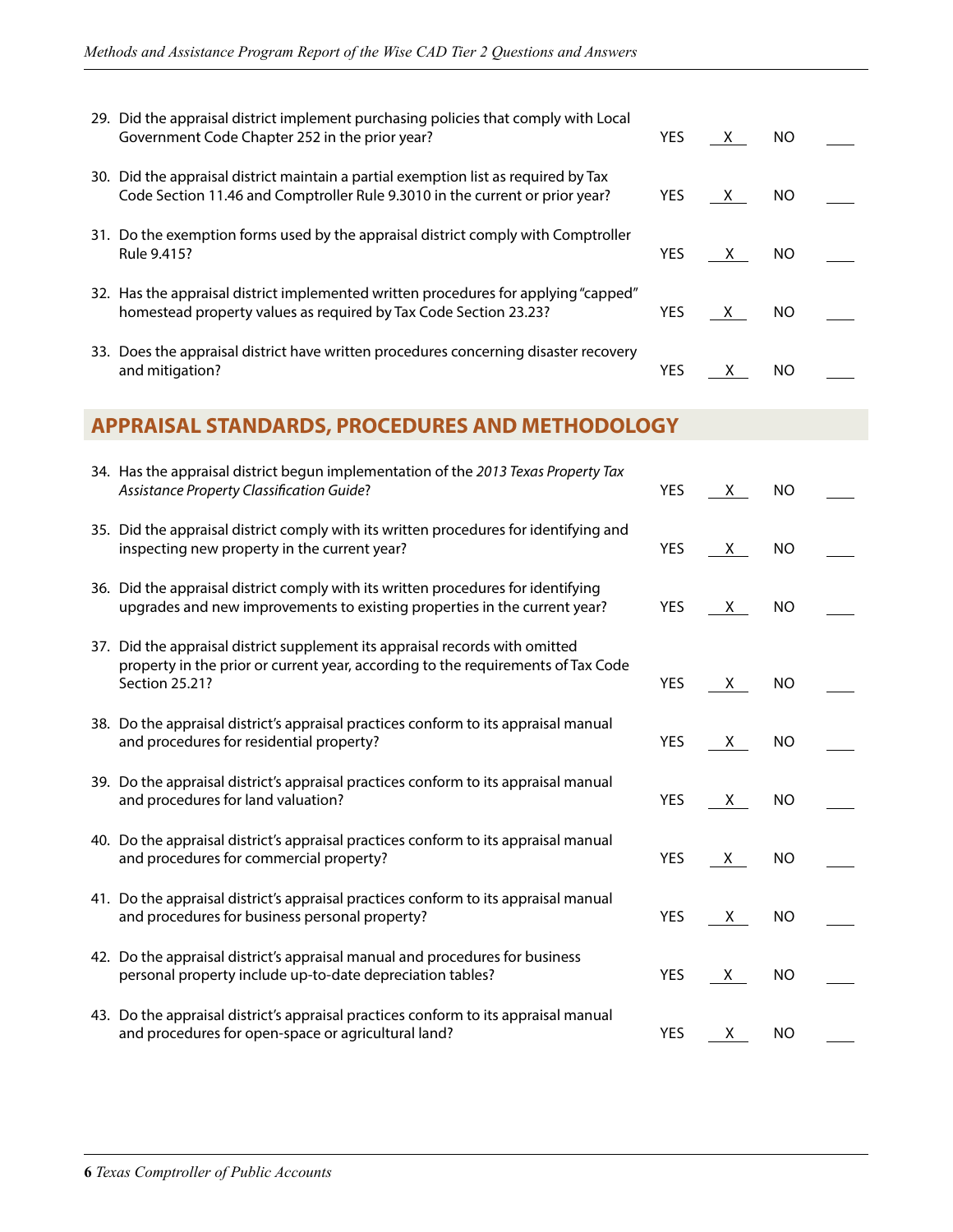| 44. Do the appraisal district's procedures comply with the Manual for the Appraisal<br>of Timberland with regard to classifying qualified timberland by forest and soil<br>type?                                                                                                                                     | <b>YES</b> |              | <b>NO</b> |  |
|----------------------------------------------------------------------------------------------------------------------------------------------------------------------------------------------------------------------------------------------------------------------------------------------------------------------|------------|--------------|-----------|--|
| <b>NOT APPLICABLE</b>                                                                                                                                                                                                                                                                                                |            |              |           |  |
| 45. Does the appraisal district properly value qualified timberland based on forest<br>and soil type?                                                                                                                                                                                                                | <b>YES</b> |              | <b>NO</b> |  |
| <b>NOT APPLICABLE</b>                                                                                                                                                                                                                                                                                                |            |              |           |  |
| 46. Do the appraisal district's appraisal practices conform to its appraisal manual<br>and procedures for the qualification and appraisal of land used for wildlife<br>management?                                                                                                                                   | <b>YES</b> | $\mathsf{X}$ | <b>NO</b> |  |
| 47. Did the appraisal district use its data collection manual in the current year?                                                                                                                                                                                                                                   | <b>YES</b> | X            | <b>NO</b> |  |
|                                                                                                                                                                                                                                                                                                                      |            |              |           |  |
| 48. Did the appraisal district use its standards for accuracy for data collection in the<br>current year?                                                                                                                                                                                                            | <b>YES</b> | X.           | <b>NO</b> |  |
| 49. Did the appraisal district use internally prepared ratio studies in the preparation<br>or implementation of its reappraisal plan?                                                                                                                                                                                | <b>YES</b> | X            | <b>NO</b> |  |
| 50. Are net-to-land calculations for the open-space land designated as native<br>pasture reproducible from the appraisal records?                                                                                                                                                                                    | <b>YES</b> | X            | <b>NO</b> |  |
| 51. Are net-to-land calculations for the open-space land designated as dry and<br>irrigated cropland reproducible from the appraisal records?                                                                                                                                                                        | <b>YES</b> | X.           | <b>NO</b> |  |
| 52. Since Jan. 1, 2012, did the appraisal district recognize that beekeeping is an<br>agricultural use for 5 - 20 acres devoted to such a purpose for purposes of open-<br>space land designations through the creation of guidelines and/or the approval<br>of applications, pursuant to Tax Code Section 23.51(2)? | <b>YES</b> | X.           | <b>NO</b> |  |
| 53. Did the appraisal district provide all the data in the format requested relating to<br>Tax Code Sections 23.01(e) and 41.43(a-3)?                                                                                                                                                                                | <b>YES</b> | X.           | <b>NO</b> |  |